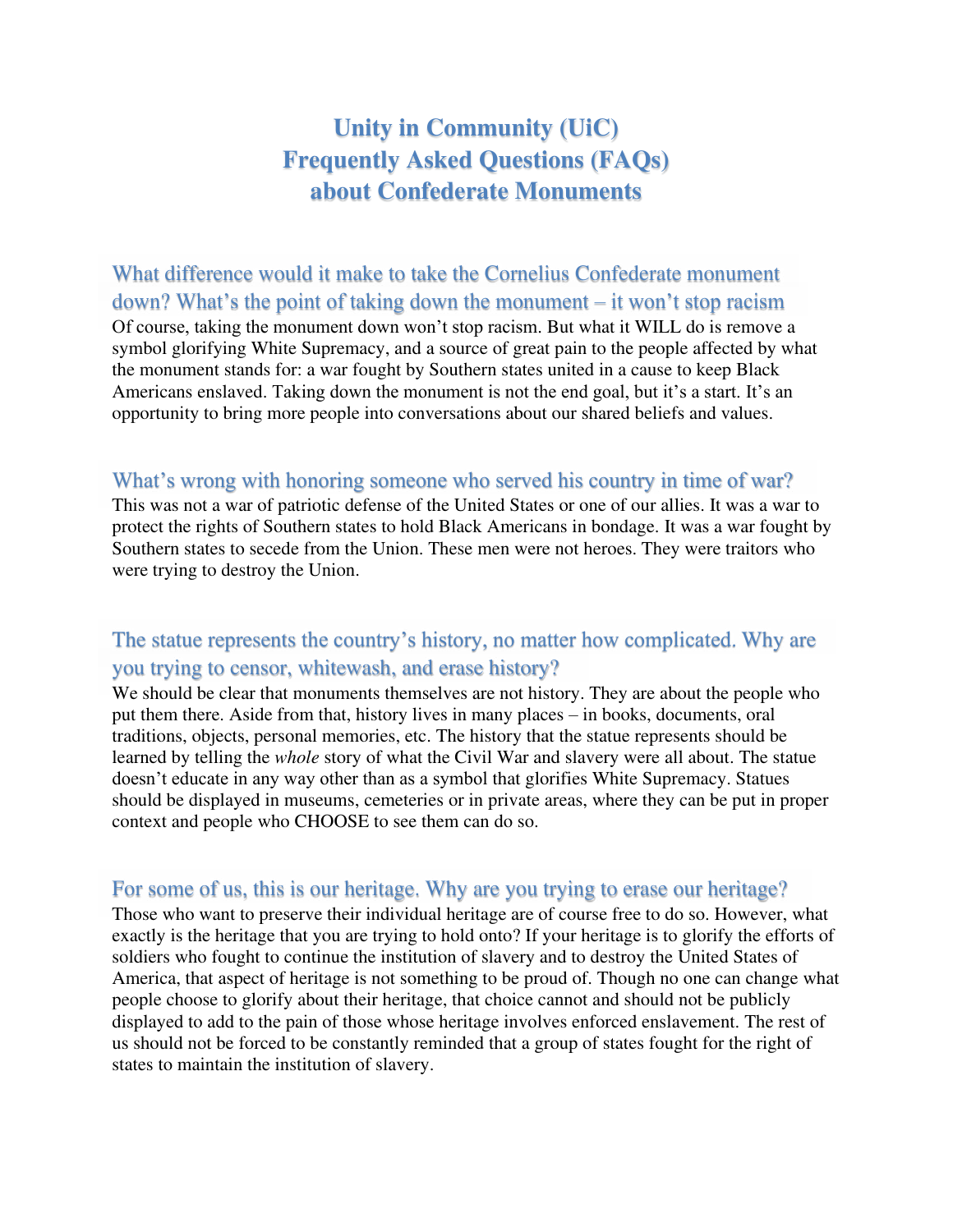#### Should we remove every monument that anyone finds offensive?

Of course not. However, as we learn more about our history as a country, we must acknowledge the history of Confederate monuments and what they represent. We must consider the context and values of the community in which the monument stands. Removing all monuments that any individual finds offensive would be a slippery slope. However, Confederate monuments do not represent the stated values of most communities – inclusion, fairness, and justice for all. So yes, those monuments should be removed from public placements of prominence.

# Why is this being discussed now? The Confederate monument in Cornelius has been there for many years, and no one has complained.

Confederate monuments were erected to instill fear and intimidation. Those who complained risked harm or even death. However, even in the face of this, people have complained from the very beginning. Their voices have just not been heard. Systemic racism, despite the denial of some, is finally being acknowledged, and that monument is a part of that systemic racism that exists in our nation and has existed for far too long.

There are also many people who did not know the history of these monuments and were not aware of what they represented, or the fear and pain that they still provoke. Now that we know, we must act.

## Why are you focusing on a monument when there are bigger, more important issues to address?

Taking down the monument is one of many important issues that we must address, and are addressing, as a community and as a country. Along with taking down the monument, UiC has been actively working in collaboration with many others in our community, to address affordable housing, voting rights, and education, among other issues. The monument symbolizes the White Supremacy and racism that lies at the heart of every issue, where there is injustice and inequality. We must continue to fight for racial equity and justice on all fronts, including the monument.

#### What harm is it doing there? Why do you care?

The monument is doing harm. It serves as a constant reminder of the racism that exists today. The monument offends many people because of what it stands for: a memorial to those who fought to protect the institution of human slavery and a symbol of the enduring legacy of White Supremacy. Monuments were erected, in large part, to intimidate and instill fear in Black people. We should care about its continuing effect on Black Americans as well as many others in our community.